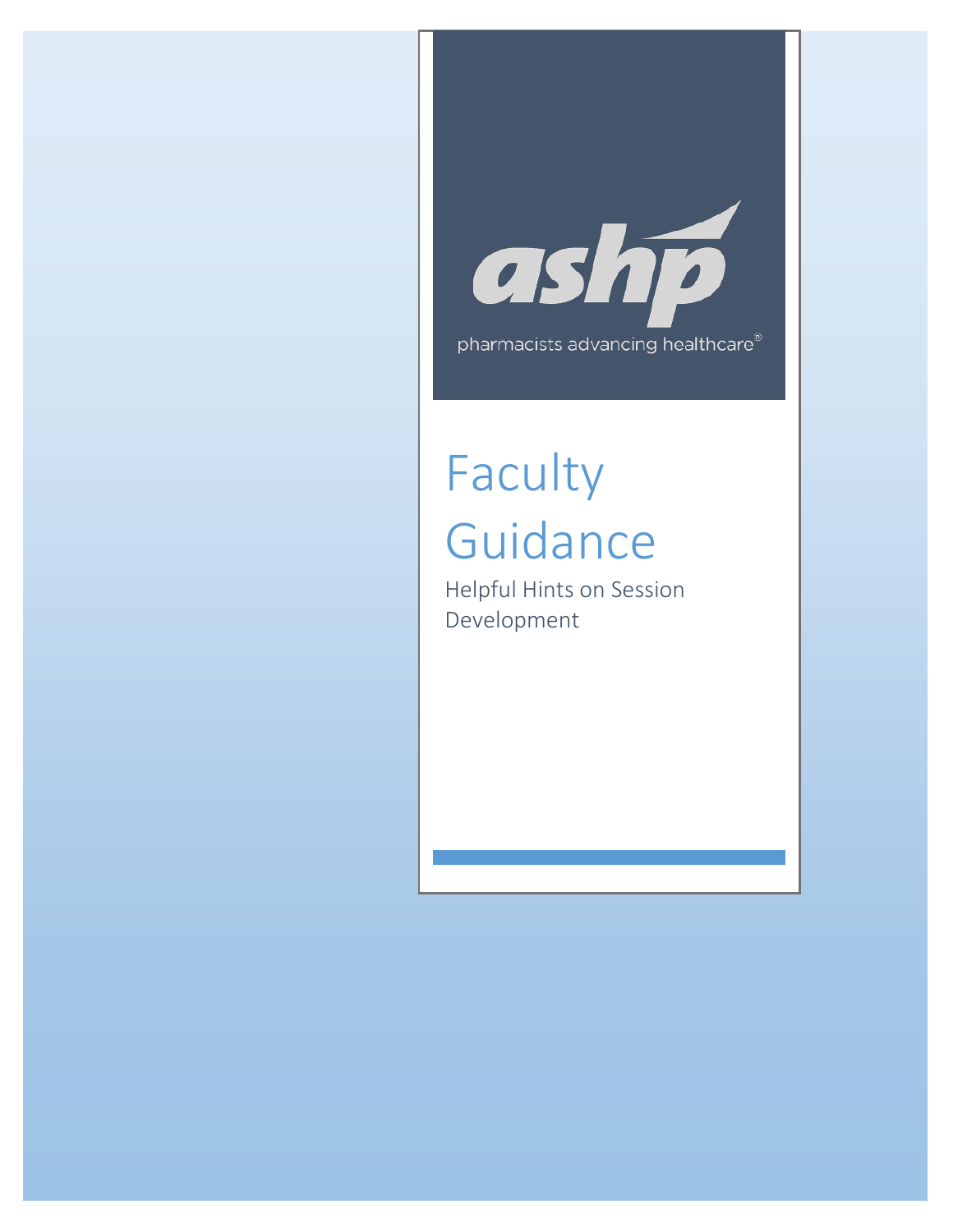## Table of Contents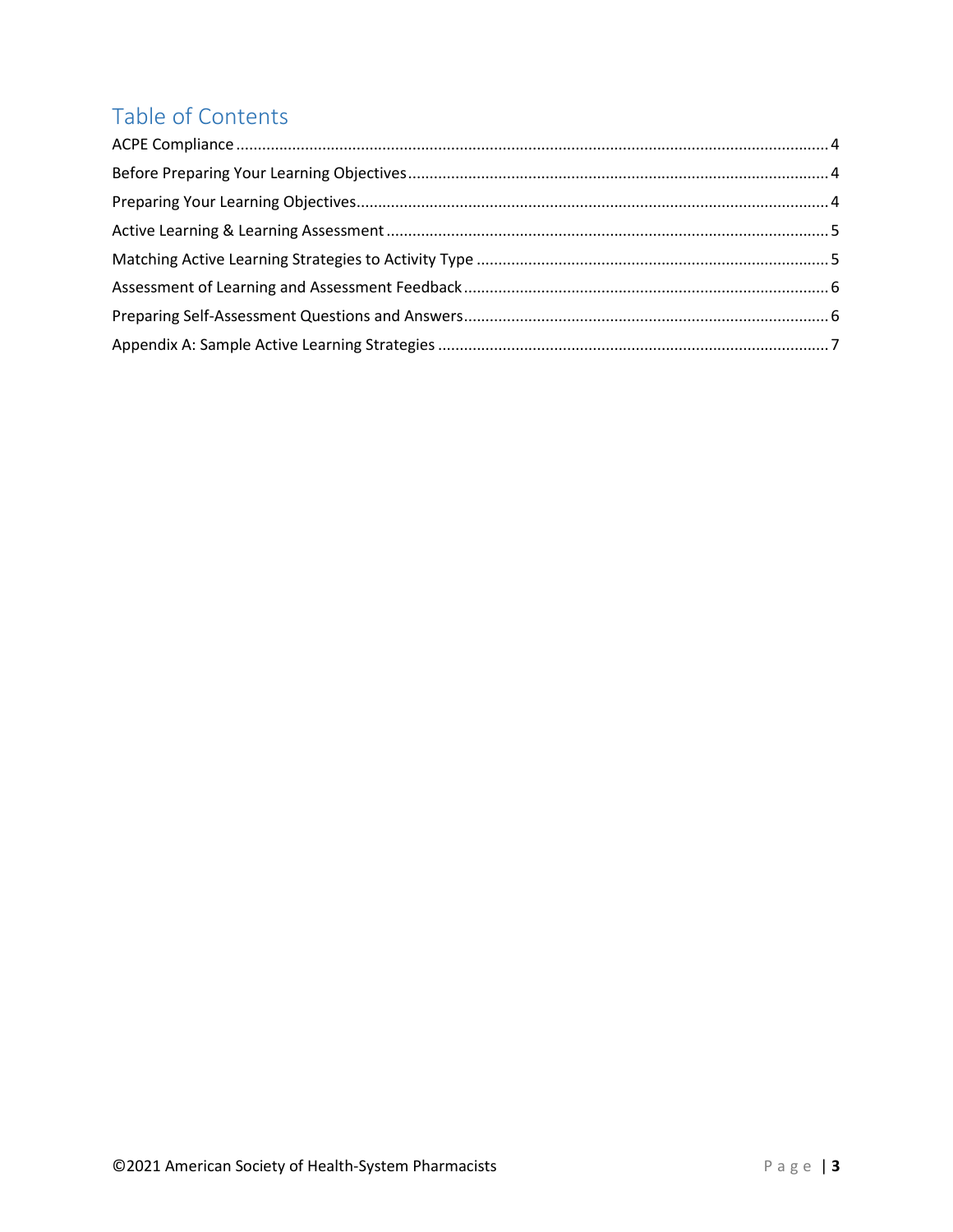## <span id="page-2-0"></span>ACPE Compliance

ASHP provides quality education products and programs that are free from commercialism and bias. **ALL CE PRODUCTS and PROGRAMS MUST INCLUDE AN ACTIVE LEARNING STRATEGY AND LEARNING ASSESSMENT FOR EACH PROGRAM OBJECTIVE** in compliance with standards passed by the Accreditation Council for Pharmacy Education (ACPE). ACPE is the body that accredits ASHP as a provider of continuing pharmacy education.

As a presenter, you share ASHP's mission to provide the best educational products and/or programs for all customers. Maintaining ACPE accreditation status is vital to ASHP's mission. If you would like more information about the[, review the ACPE Standards.](https://www.acpe-accredit.org/continuing-education-provider-accreditation/)

#### *As you are developing your session, keep the following in mind:*

- Sessions should aim to be hands-on with tools and resources, and frame concepts around cases and case-based learning.
- Sessions that are not held in a live format should include demonstrations, self-reflective questions, worksheets or other supplemental materials that can be accessed and used during the session to encourage active learning.
- Sessions should aim to be interactive and practical with tools and concepts that are immediately applicable.
- Sessions targeted at more **experienced practitioners** should aim to be **advanced/high leve**l.

#### <span id="page-2-1"></span>Before Preparing Your Learning Objectives

Learning objectives set the tone and direction for what participants are expected to do and learn during the educational program. Before preparing your learning objectives, have a clear picture of the desired learning outcome. Consider the following question and answers as starting points for creating your learning objectives and session content:

Is the intent of this education program to?

- $\checkmark$  Provide new knowledge
- $\checkmark$  Enhance cognitive skills
- $\checkmark$  Develop psychomotor skills
- $\checkmark$  Strengthen problem-solving
- $\checkmark$  Change attitudes and beliefs



#### <span id="page-2-2"></span>Preparing Your Learning Objectives

- Create objectives that are specific and measurable or observable. For example, you *cannot*  observe whether a learner comprehends information. You *can* measure *or* observe if a learner can accurately list, classify, or compare information.
- Objectives must be supported by the instruction in the educational program. If you are not going to teach it, do NOT create an objective for it.
- Good learning objectives define the behavior learned as a result of attending the educational program, not what the program will teach.
	- o **Wrong**: The objective of this article is to teach how to write effective cognitive educational objectives and multiple-choice test questions.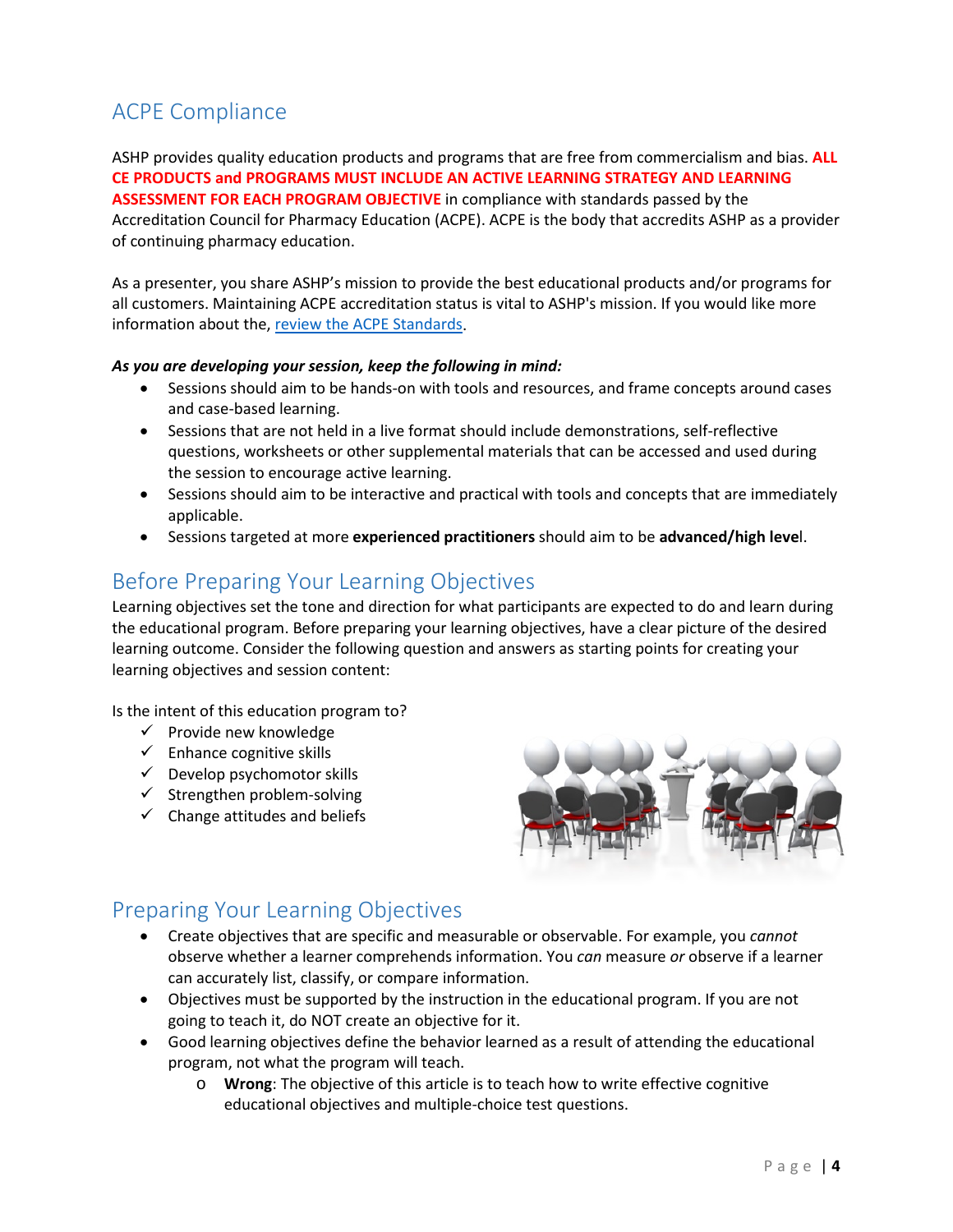- o **Right**: After reading this article, readers will be able to explain guidelines for writing effective cognitive educational objectives and multiple-choice test questions.
- Do not use abbreviations or acronyms in learning objectives (e.g. VTE). Instead, spell it out.

| Examples of Terms to Use for Learning Objectives |                      |                    |                                             |                                              |                                               |
|--------------------------------------------------|----------------------|--------------------|---------------------------------------------|----------------------------------------------|-----------------------------------------------|
| <b>KNOWLEDGE</b>                                 | <b>COMPREHENSION</b> | <b>APPLICATION</b> | <b>ANALYSIS</b><br><b>Critical Thinking</b> | <b>SYNTHESIS</b><br><b>Critical Thinking</b> | <b>EVALUATION</b><br><b>Critical Thinking</b> |
| Cite                                             | Classify             | Apply              | Analyze                                     | Categorize                                   | Assess                                        |
| Define                                           | Convert              | Assign             | Apply                                       | Combine                                      | Choose                                        |
| Describe                                         | Describe             | Change             | Calculate                                   | Compose                                      | Compare                                       |
| Identify                                         | <b>Discuss</b>       | Choose             | Categorize                                  | Construct                                    | Conclude                                      |
| Label                                            | Distinguish          | Interpret          | Choose                                      | Create                                       | Contrast                                      |
| List                                             | Estimate             | Modify             | Compare                                     | Counsel (a                                   | Counsel                                       |
| Match                                            | Give example(s)      | Predict            | Contrast                                    | patient-Tell)                                | Critique                                      |
| Name                                             | Identify             | Produce            | Differentiate                               | Design                                       | Estimate                                      |
| Order                                            | Paraphrase           | Show               | Identify                                    | Develop                                      | Evaluate                                      |
| Recognize                                        | Predict              | Solve              | Interpret                                   | Plan                                         | Justify                                       |
| Recall                                           | Recognize            | <b>Use</b>         | Prioritize                                  | Recommend                                    | Interpret                                     |
| Repeat                                           | Rewrite              |                    | Select                                      | (Tell)                                       | Rate                                          |
| Select                                           | Select               |                    | Separate                                    | Summarize                                    | Predict                                       |
| <b>State</b>                                     | Summarize            |                    |                                             |                                              | Select                                        |
|                                                  |                      |                    |                                             |                                              | Summarize                                     |
|                                                  |                      |                    |                                             |                                              | Rank                                          |
|                                                  |                      |                    |                                             |                                              | Rate                                          |
|                                                  |                      |                    |                                             |                                              | Recommend                                     |
|                                                  |                      |                    |                                             |                                              | Validate                                      |

#### <span id="page-3-0"></span>Active Learning & Learning Assessment

All CE sessions are required to incorporate **active learning strategies**, as well as a **learning assessment** for *each* of your session learning objectives. Active learning strategies engage the audience in the activity and should be appropriate for your session type as outlined in the table below. Learning assessment involves feedback to learners on how well they have answered questions or completed a learning exercise, such as a case study.

#### <span id="page-3-1"></span>Matching Active Learning Strategies to Activity Type

Below are ideas on how to incorporate active learning into your session. This list should serve as a guide and is not meant to be comprehensive.

<span id="page-3-2"></span>

| <b>Active Learning Strategy</b>      | <b>Knowledge-Based Activity</b> | <b>Application-Based Activity</b> |
|--------------------------------------|---------------------------------|-----------------------------------|
| Lecture with questions               |                                 |                                   |
| Games and quizzes to practice recall | $\checkmark$                    | ✓                                 |
| Demonstration                        |                                 | ✓                                 |
| Example with practice                |                                 | ✓                                 |
| Interactive case study               |                                 | $\checkmark$                      |
| Interactive scenario                 |                                 | ✓                                 |
| Role play                            |                                 | $\checkmark$                      |
| <b>Simulation</b>                    |                                 | ✓                                 |
| <b>Application exercises</b>         |                                 | $\checkmark$                      |
| Practice exercises                   |                                 | ✓                                 |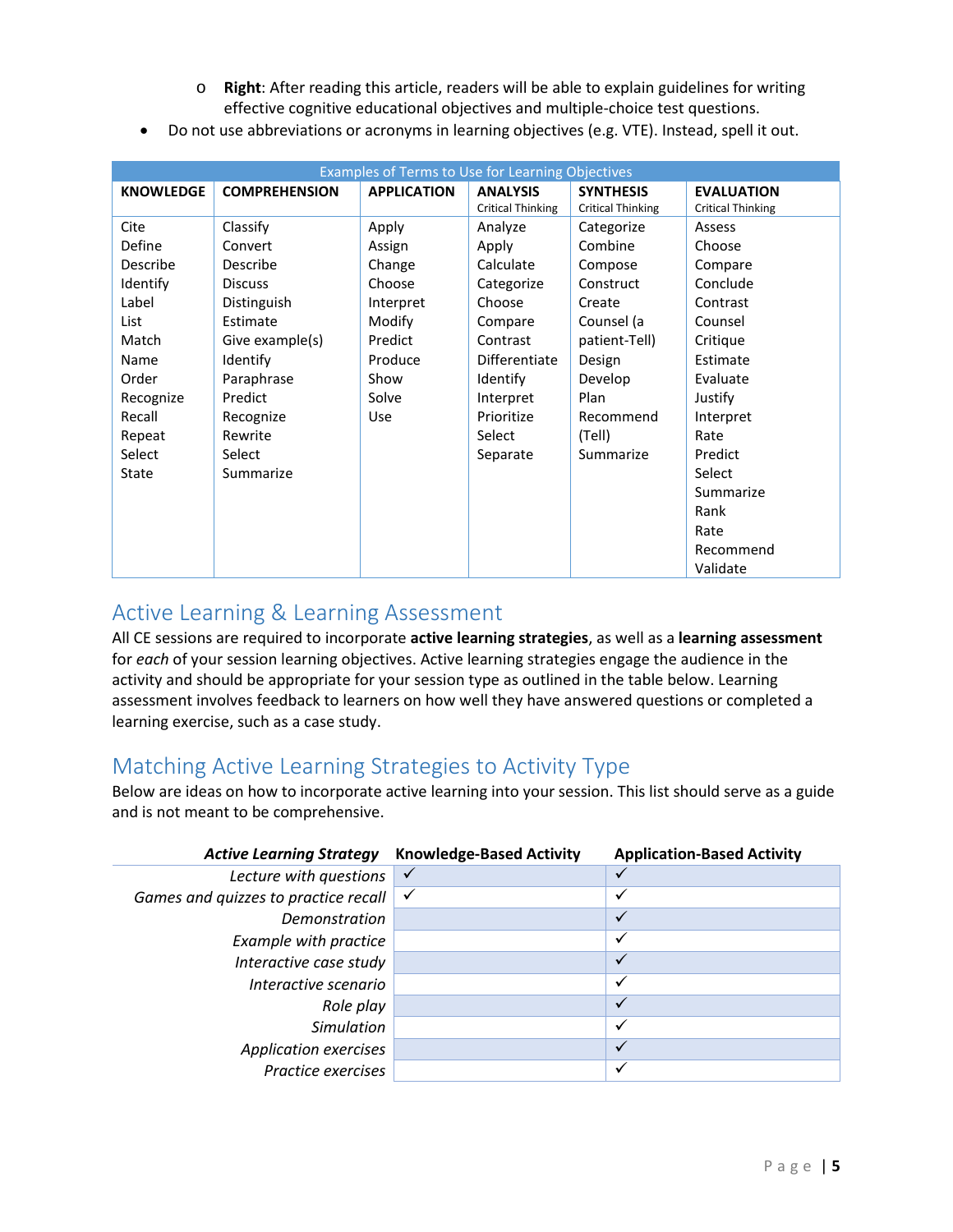### Assessment of Learning and Assessment Feedback

|                        | <b>Knowledge-Based Activity</b>      | <b>Application-Based Activity</b>    |
|------------------------|--------------------------------------|--------------------------------------|
| Assessment of Learning | Must include assessment questions    | Must include case studies            |
|                        | structured to determine the recall   | structured to apply the principles   |
|                        | of facts based on the learning       | learned based on the learning        |
|                        | objectives. Techniques can be        | objectives.                          |
|                        | informal such as audience response   |                                      |
|                        | systems, color cards, or the raising |                                      |
|                        | of hands.                            |                                      |
| Assessment of Feedback | Feedback may include the correct     | Feedback may include the correct     |
|                        | response to questions. For           | evaluation of case studies. When     |
|                        | incorrect responses, communicate     | responses are incorrect, explain the |
|                        | that a question was answered         | rationale for the correct response.  |
|                        | incorrectly and provide rationale    |                                      |
|                        | for the correct response.            |                                      |

#### <span id="page-4-0"></span>Preparing Self-Assessment Questions and Answers

Develop one question/answer for each objective.

- Questions must be written either in multiple-choice or true/false format.
- Questions must be simple, clearly stated, and relate only to the educational objective for which they were designed.
- Pose the question in the affirmative; avoid the use of negative statements such as "not" and "except" because they often confuse the learner.
- Answer choices should be specific and distinct, and not overlap with the other answers.

#### **For More Information on Developing a Quality Program**

Please visit ASHP's **For Presenters** website where you will find tools and resources to assist you in the development of a quality educational program reflective of ACPE Standards and ASHP's educational guidelines.

Visit:<https://www.ashp.org/Meetings-and-Conferences/Get-Involved-in-a-Meeting/For-Presenters>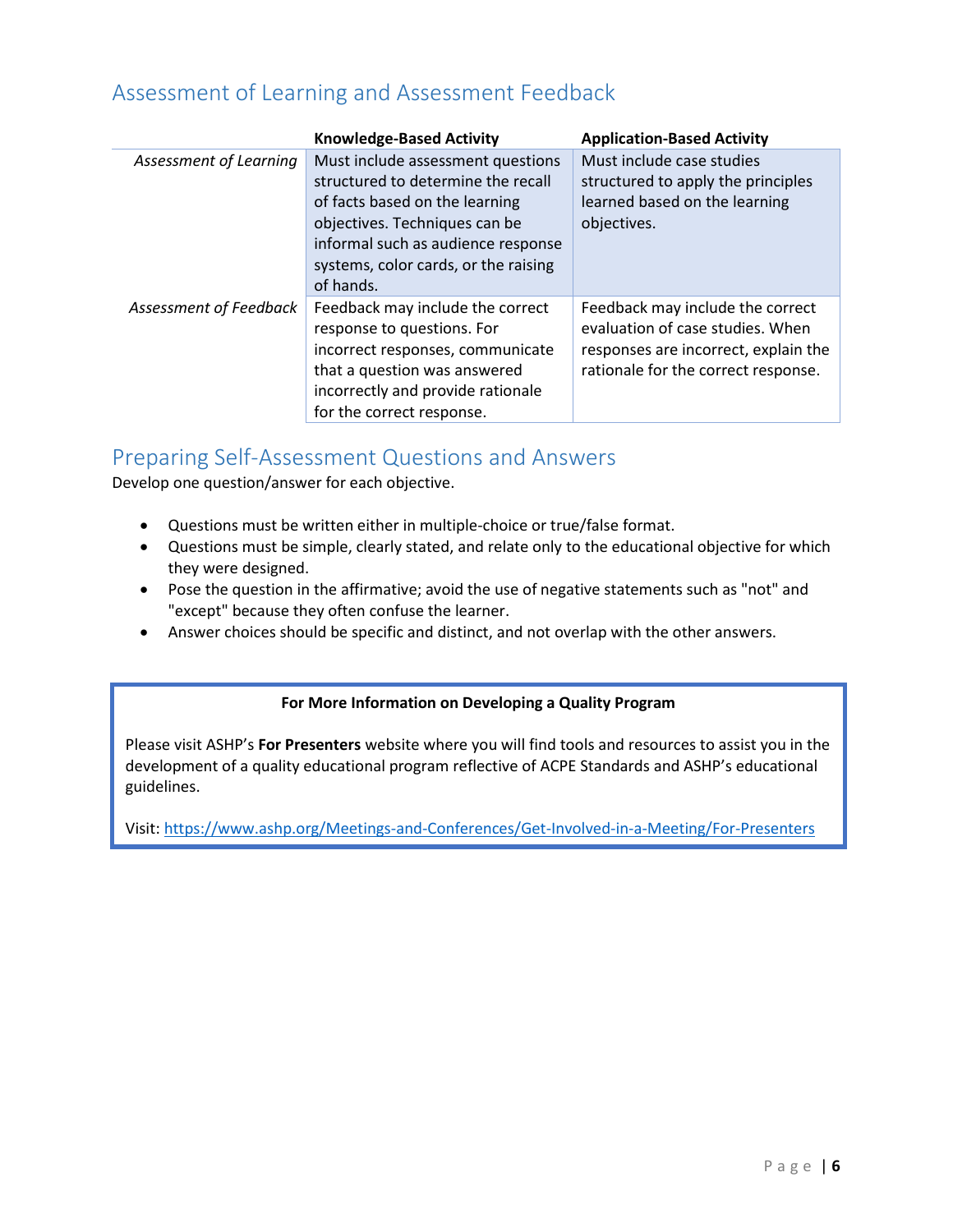# <span id="page-5-0"></span>Appendix A: Sample Active Learning Strategies

| <b>Polling</b>                                                                                                                                                                                                                                                                                                                                                                                                                                                                                                                                                                                                                                                                                                                                                                                                                                                                                                                                                                                                                                                     | Questions / Quizzes / Tests / Games                                                                                                                                                                                                                                                                                                                                                                                                                                                                                                                                                                                                                                                                                                                                                                                                                                                                                                                                                                                                                                                                                                                                                                                                      |
|--------------------------------------------------------------------------------------------------------------------------------------------------------------------------------------------------------------------------------------------------------------------------------------------------------------------------------------------------------------------------------------------------------------------------------------------------------------------------------------------------------------------------------------------------------------------------------------------------------------------------------------------------------------------------------------------------------------------------------------------------------------------------------------------------------------------------------------------------------------------------------------------------------------------------------------------------------------------------------------------------------------------------------------------------------------------|------------------------------------------------------------------------------------------------------------------------------------------------------------------------------------------------------------------------------------------------------------------------------------------------------------------------------------------------------------------------------------------------------------------------------------------------------------------------------------------------------------------------------------------------------------------------------------------------------------------------------------------------------------------------------------------------------------------------------------------------------------------------------------------------------------------------------------------------------------------------------------------------------------------------------------------------------------------------------------------------------------------------------------------------------------------------------------------------------------------------------------------------------------------------------------------------------------------------------------------|
| In a live format session, get to know your learners by asking about who is in<br>the audience. Examples: "By a show of hands, how many clinical specialists<br>are in the audience?<br>How many directors?<br>$\bullet$<br>How many from small/rural hospitals?<br>٠<br>How many from the west coast?<br>٠<br>How many have implemented an informatics program before?<br>٠<br>How many have some experience with medication reconciliation?"<br>$\bullet$<br>Choose factors about the audience that are relevant to your topic and poll so<br>that you and your learners can see who is there. Polling can ask questions<br>about what the learners are doing related to the material. Relate the<br>responses to the polling questions to the session topic.                                                                                                                                                                                                                                                                                                     | In a live format session, ask multiple-choice<br>or true/false questions. Have participants<br>raise their hands for the different response<br>options or simply have them note their<br>answer privately, then provide the answer.<br>Questions can be used at the beginning, during and/or at the end<br>of a session. Pre- and post-test questions can be used to start and<br>end a session. Questions can be turned into a game such as<br>"Jeopardy" by giving the answer and asking participants to<br>identify the question. An example of a question used at the 2008<br>Summer Meeting Joint Commission session by speaker Darryl<br>Rich was:<br>"For MM.2.20 - Medication Storage, which of the following was<br>the top compliance issue scored on 2007 surveys:                                                                                                                                                                                                                                                                                                                                                                                                                                                            |
| Examples:<br>"How would you describe your level of implementation of<br>$\bullet$<br>medication reconciliation processes? High? (show of hands)<br>Medium? Low? Today you'll learn how to increase the<br>implementation of these programs."<br>"How many of you have an emergency pharmacist in your ED?" How<br>many are full-time? How many are more than half-time? How many<br>are less than half-time? In today's session we'll show you how to get<br>support for increasing pharmacist time in the ED."<br>This method can be used with an electronic Audience Response<br>System (ARS) or with the "low-tech" version: hand-raising.<br>ARS polling may not be available in the virtual format. If that is<br>the case, you may be asked to adjust your questions to be self- reflective. Give<br>your attendees a few moment to consider the question and response. If the<br>question has a correct or incorrect response, you may then discuss whey the<br>correct choice was the right one and if appropriate, why the incorrect choices<br>were not. | Refrigerator temperature checks<br>Α.<br>No policy on how medications handled from<br>В.<br>removal/dispensing to medication administration and<br>returned if not used.<br><b>Medication Security</b><br>C.<br>Narcotic Control & Wastage"<br>D.<br>A "Jeopardy" question in a session on active learning strategies<br>was:<br>The answer is: "A hand-raising activity good for<br>engaging an audience at the beginning of a session."<br>The question is: "Polling."<br>Quizzes, tests or games may not be available in the virtual<br>format. If that is the case, you may be asked to adjust your<br>questions to be self- reflective, or utilize worksheets to "add up<br>your scores". For self-reflective questions, give your attendees a<br>few moment to consider the question and response. If the<br>question has a correct or incorrect response, you may then<br>discuss whey the correct choice was the right one and if<br>appropriate, why the incorrect choices were not. For scoring<br>responses, remind attendees at the start that they will be keeping<br>score using the provided worksheets. Be sure to conclude the<br>scoring and review the scores at the end of your session to<br>complete the activity. |
| Self-Assessment                                                                                                                                                                                                                                                                                                                                                                                                                                                                                                                                                                                                                                                                                                                                                                                                                                                                                                                                                                                                                                                    | <b>Interactive Scenario</b>                                                                                                                                                                                                                                                                                                                                                                                                                                                                                                                                                                                                                                                                                                                                                                                                                                                                                                                                                                                                                                                                                                                                                                                                              |
| Have the participants complete a self-assessment tool that gives them insight<br>into their current knowledge or skill level and helps them identify their need<br>for the information the session will be covering. The tool can be formal (a<br>commercially available instrument, such as the "Insight Inventory" for<br>leadership skills (Insight Institute, Inc.) or an informal self-created scale that<br>may, for example, ask participants several questions about their level of skill<br>or experience in different aspects of your topic. For example, an informal self-<br>assessment of presentation skills asks participants to rate their level of<br>agreement with statements such as, "I make appropriate use of gestures<br>when appropriate." and "I make eye contact with audience members."                                                                                                                                                                                                                                                | A scenario describes a situation to be effectively resolved,<br>requiring the skill(s) being taught in an educational program. The<br>participants discuss what they think should be done in the<br>situation. An expert gives feedback to participants. Participants<br>can discuss in small groups, then report their ideas to the whole<br>group. You, as the expert, give feedback on whether or not their<br>ideas are likely to be effective. In addition, fellow participants can<br>share experiences and feedback.<br>For example, for a program for supervisors on performance<br>appraisal skills, describe a problem employee and ask how they<br>can be most effectively managed during their performance<br>review.                                                                                                                                                                                                                                                                                                                                                                                                                                                                                                        |